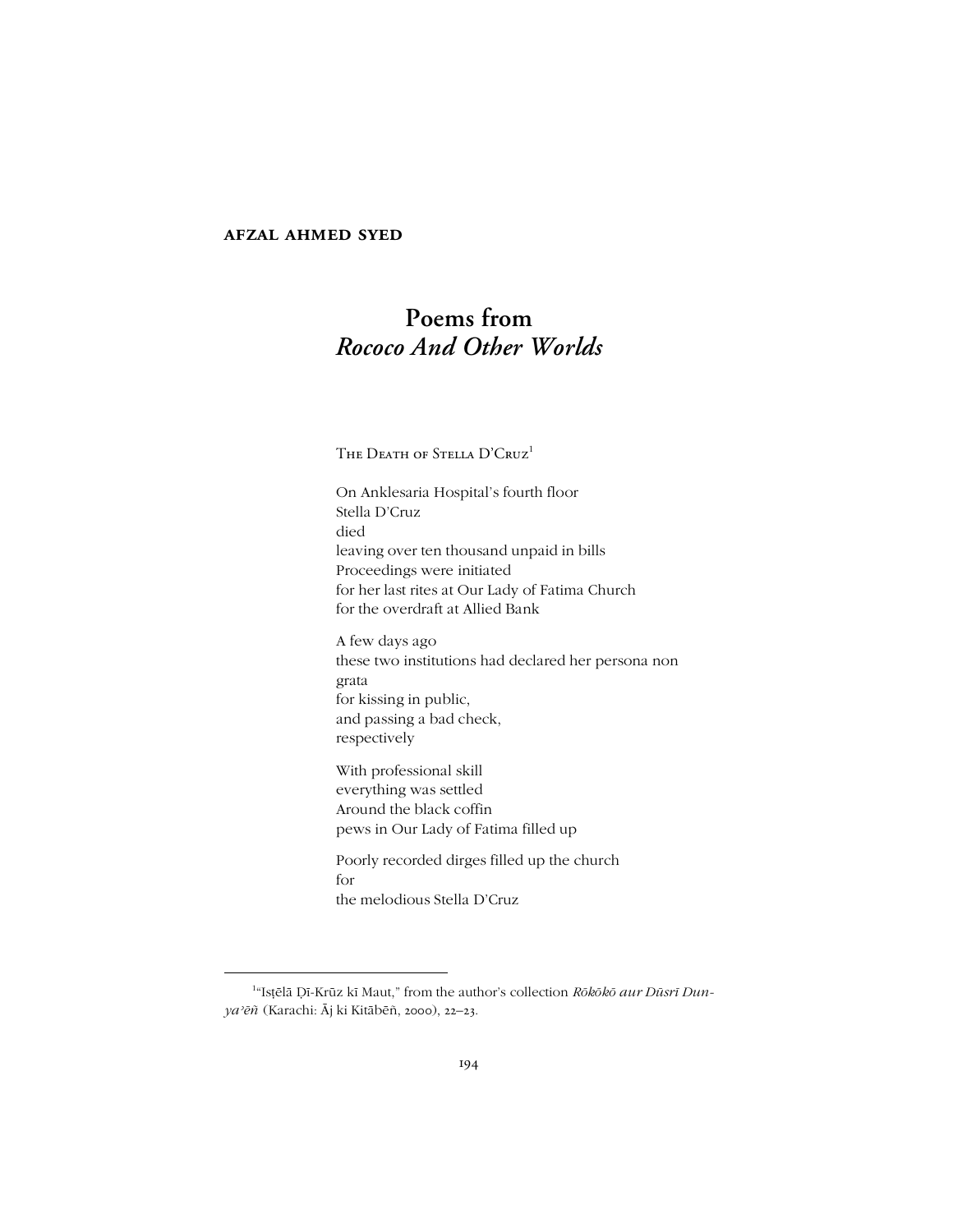Afzal Ahmed Syed • 195

We Need a Whole Lot of Flowers 2

A whole lot of flowers to gather at the feet of the dead we need a whole lot of flowers to cover the faces of corpses in gunny-sacs A whole annual flower show should be preserved in Edhi's morgue to keep at the foot of graves dug in the police graveyard for the designated dead A spray of flowers from the balcony in bloom for the woman shot dead at the bus stop Sky-blue flowers to tickle the two youths lost to eternal sleep in a yellow cab Dried flowers to caparison and restore a mutilated corpse We need a whole lot of flowers for the wounded languishing in clinics that neither have the Japanese rocknor any other variety of garden We need a whole lot of flowers for one half of them will succumb to their wounds We need a forest of nocturnal flowers for those who could not sleep for the report of gunfire we need a whole lot of flowers for a whole lot of rueful people we need anonymous flowers to cloak the stripped girl

we need a whole lot of flowers

We need a whole lot of flowers on a whole lot of dancing creepers that we could train to screen this city

 $\overline{\phantom{a}}$ <sup>2</sup>"Hamēñ Buhat Sārē Phūl Čāhiyēñ," in *ibid.*, 36-37.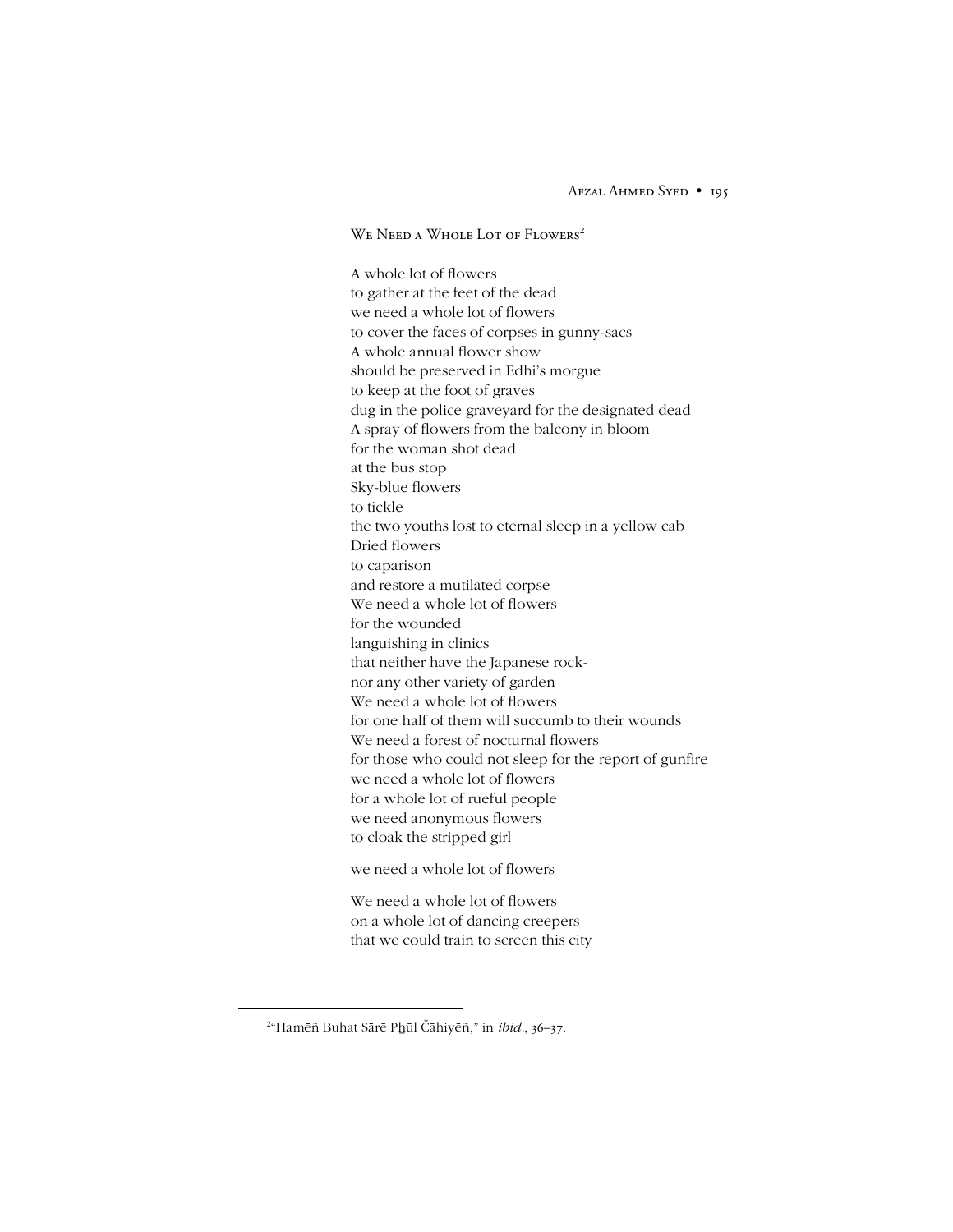### 196 • The Annual of Urdu Studies

For  $Us^3$ 

A charming girl with Polynesian eyes shall sell invites to our benefit-dinner in a North American city

The old dames of Vienna shall gather for us cast off clothes that shall be shipped for Karachi from Marseilles

Brunei Darus-Salam shall accept from Karachi fifty foundlings

In Bangladesh a base minority shall demonstrate to show solidarity with us

Sarajevo's Stefanovski shall be commissioned to compile a directory of the Karachi dead

TIME IS AGAINST THEM<sup>4</sup>

They are not waiting for some Galileo to construct a giant clock to be installed into the city's commemorative wall

Besides reflecting our history this vacuum could be fitted out with a swing on the International Day of Women

The Chinese troupe could leap through it from off their stilts From it

 $\frac{3}{3}$ <sup>3</sup>"Hamārē Liyē," in *ibid.*, 42-43.

<sup>&</sup>lt;sup>4</sup>"Vaqt Unkā Dushman Hai," in *ibid*., 51–52.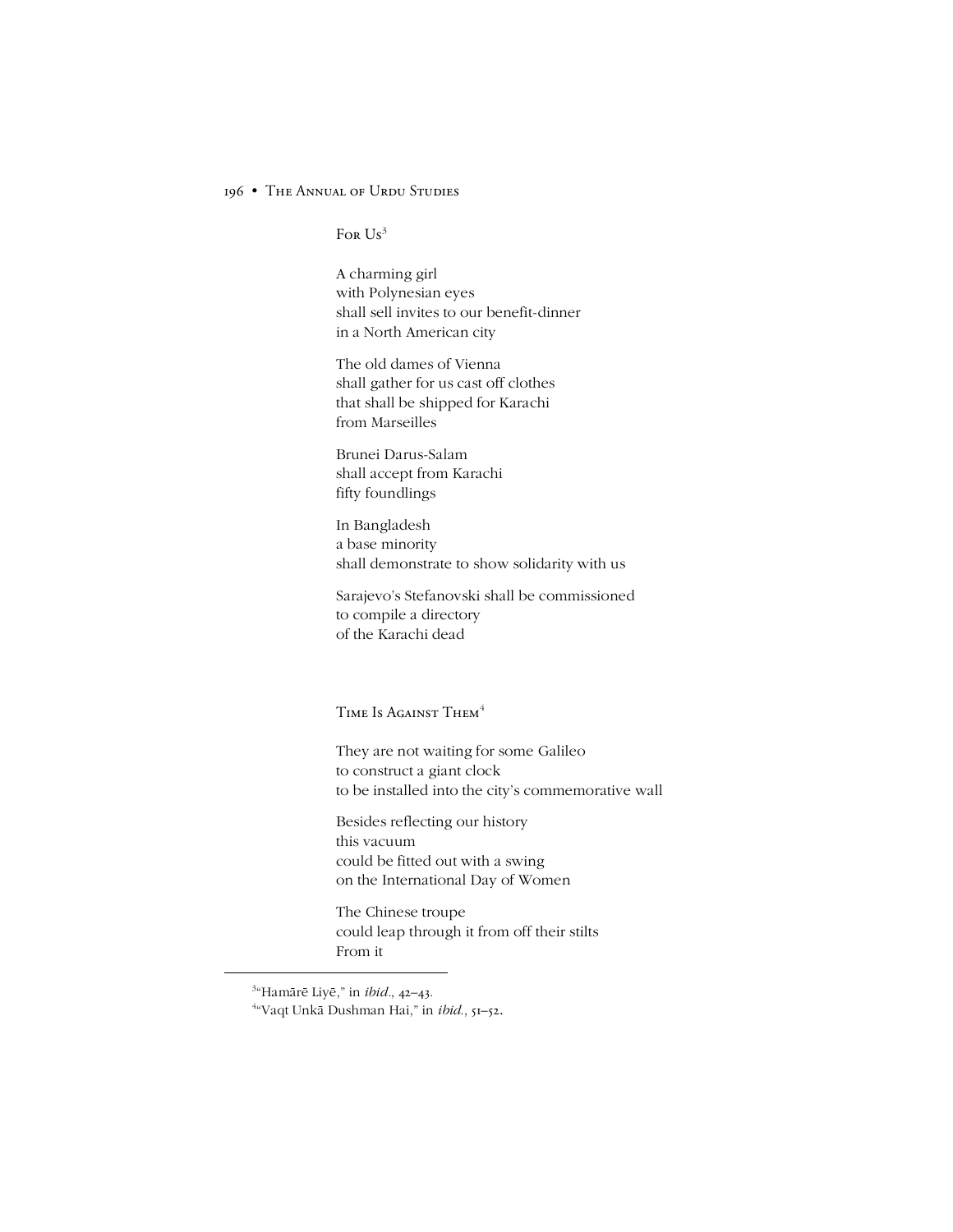### Afzal Ahmed Syed • 197

an abridged corpse could be hung

It could be stone-walled with bricks from Mohenjo-Daro

Why Wouldn't the Indus Wash Away Our Sorrows 5

Of all the blood that was spilled Charles Napier was absolved in his own eyes and so was the case, a century-and-half later with his successors

Even otherwise everything had remained unchanged but for Tabasco sauce that had replaced half-ground chilies in government institutions for use on women in physical remand

and improved output that rendered it possible to sooner dispatch men to an elegant table where the official certificates of their death-by-natural-causes were gathered

ROBERT CLIVE<sup>6</sup>

ìTake away all my riches, and leave me my good name!"

He was likewise treated

He had stopped taking opium to kill the pain

 $\frac{1}{5}$ <sup>5</sup>"Daryā-e Sindh Hamārē Dukh Kyūñ Bahā Nahīñ Lē Jātā," in *ibid.*, 55-56. <sup>6</sup>"Rōbarŗ Kilā<sup>,</sup>v," in *ibid*., 61–62.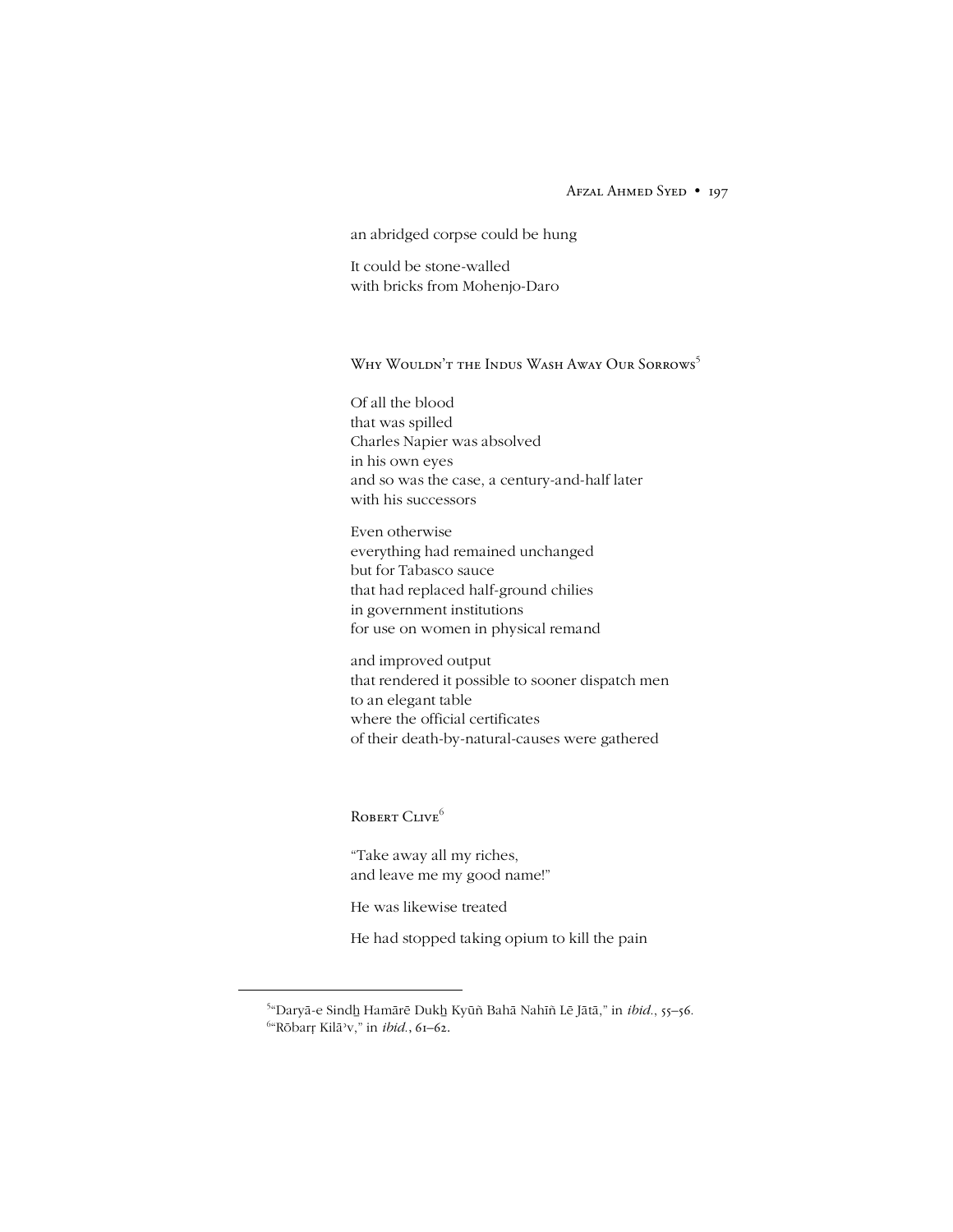### 198 • The Annual of Urdu Studies

The ghost of Omichund no longer paraded before his eyes He was aware his monopoly over luck and truth had ended

The rains no longer would wet the enemy's powder Standing under his feet no ruler would offer him truce

Still he was the one who had won a historic battle for the loss of fourteen sepoys

He lived in a difficult world we could deplore his suicide

A Picture on Page 163<sup>7</sup>

She has no occasion to remember her city sitting by a foreign river's bank

She is perfectly happy in the Mahakhali settlement which is the subject of discussion in a lecture delivered in Copenhagen

She could even swim to the garment factory where she started work after finishing her matriculation

Every week, on a shared VCR she watches three movies in succession And on the first of every month buys a whole kilo of hilsa-fish for home

She has no sick father, reprobate brother,

 <sup>7</sup> <sup>7</sup>"Şafḥa Nambar 163 par Ēk Taṣvīr," in *ibid.*, 63-65.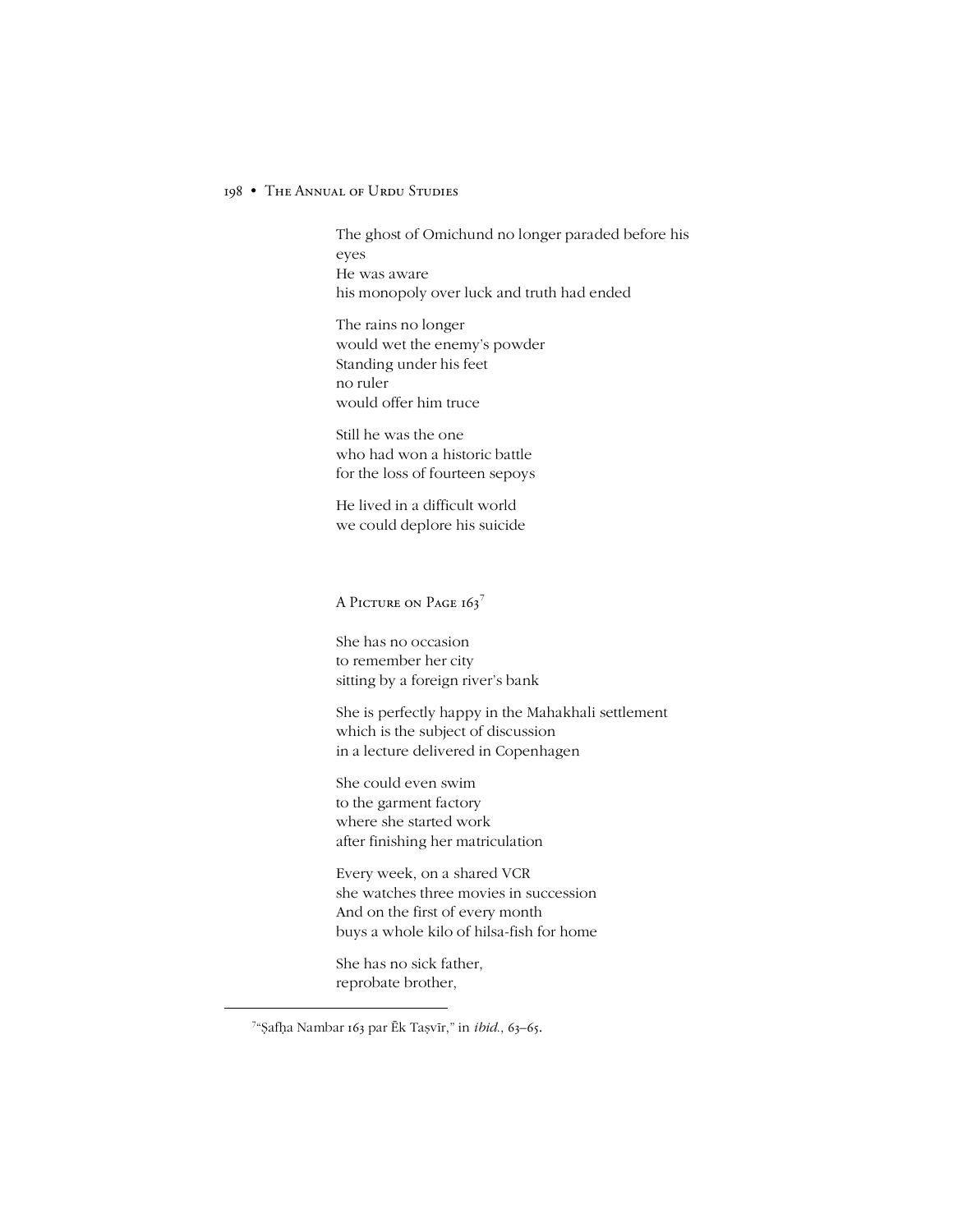Afzal Ahmed Syed • 199

or an unknown enemy

And it is not that she is fated to remain a spinster

There is a boy He teaches in a school And has no mind to become a driver in New York or a cook in Karachi

She is happy under her tin roof in her house of bamboo walls

When she was not chosen for a role in the community theater she felt no regrets

Just today she was included in a contingent of girls protesting outside the office of the water supply authority

Nobody taught her how to be happy She knew it by instinct She does not know where the poverty-line crosses her body

Her poor country has become independent twice

She is freer and happier than the rest of the world

Why Wouldn't Amina Jilani Write<sup>8</sup>

Why wouldnít Amina Jilani write for the newspaper whose sixteen per cent subscribers spend twenty times our per capita income

<sup>&</sup>lt;sup>8</sup>"Amīna Jīlānī Kyūñ Nahiñ Likḫtī," in *ibid.*, 76–77.